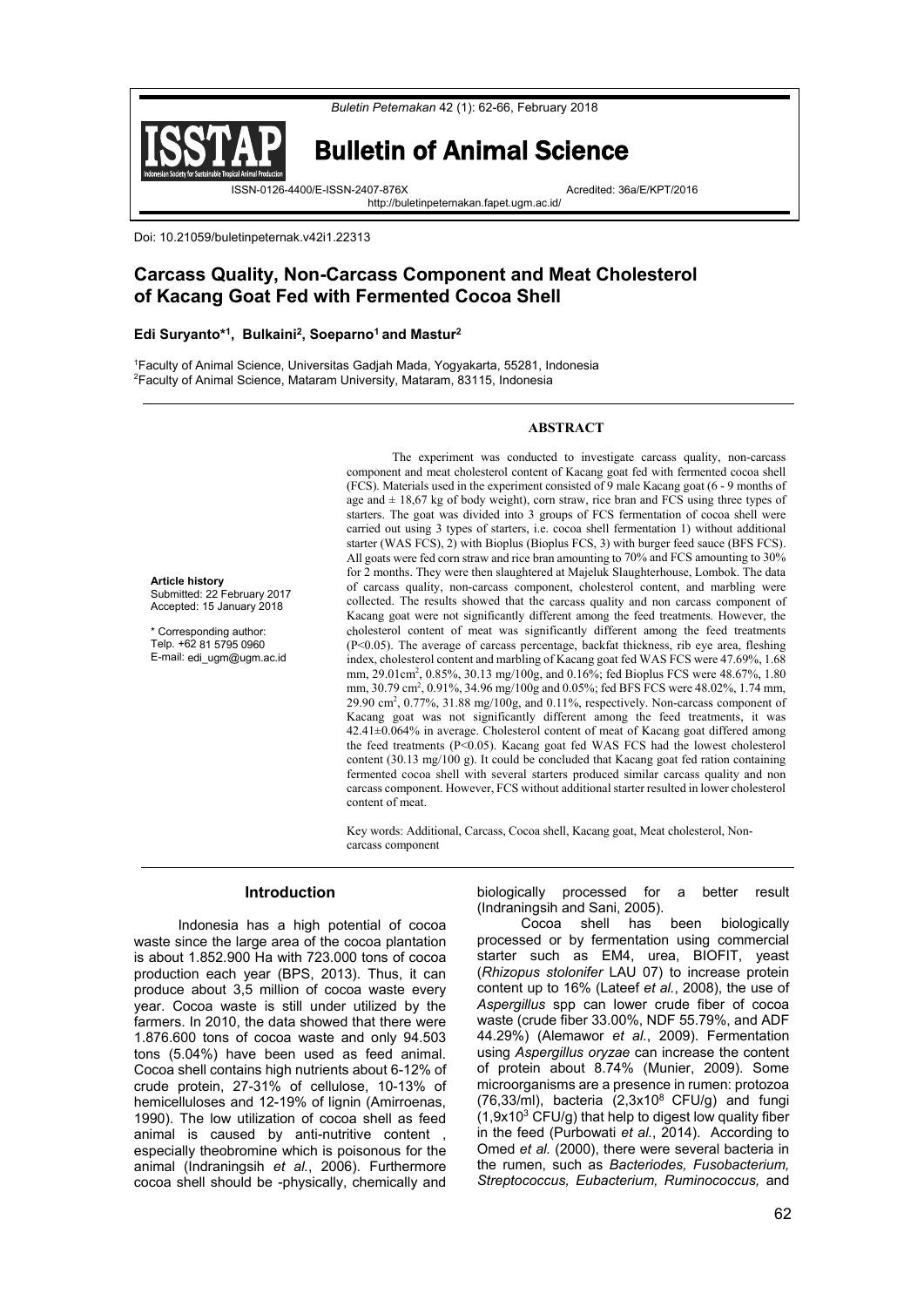*Lactobacillus*. A number of research stated that adding rumen liquid could make fermentation process higher (Arora, 1992) and absolutely can be used as a starter for fermentation (Gamayanti *et al.*, 2012; Purbowati *et al.*, 2014).

The higher quality of feed can affect the growth of the animal, quality of carcass and meat production. Simple feed technology with fermentation using a Bioplus starter and BFS needs to be applied to reduce anti-nutritive theobromine. Fermentation processed is expected to increase the quality of cocoa shell, so that it can be utilized by the ruminant. Suryanto *et al.* (2014) reported that FCS could be given to Bali cattle and had no effect on its carcass and non-carcass quality. However, feeding cocoa shell to small ruminant had never been done. The experiment of FCS utilization is necessary to every out to difference its effect on carcass quality and cholesterol content of Kacang goat meat.

# **Materials and Methods**

The experiment used nine male Kacang goats at 6-9 months of age, with initial weights of 18,33-19,33 kg, cocoa shells fermented using no additional starter, Bioplus, and burger feed sauce (BFS), rice bran and corn straw from crop waste.

**Cocoa shells fermentation.** Cocoa shells were chopped 2x3cm and dried beneath the sun for 2-3 days. Dried cocoa shells were milled into a powder. Cocoa shell powder mixed with 1.5% of rice bran, 0.5% of urea, starters (without additional starter, with 0.3% bioplus and 0.3% BFS) and water. The mixtures were put into a plastic bag and tied tightly to accelerate fermentation process. In the day 4, fermentation was finished, the plastic bags were opened and the fermented cocoa shell was allowed to air dry for a while before feeding let them opened before giving it to the goat.

**Goat fattening.** Nine male Kacang goats were divided into 3 groups. Group I was given ration 30% FCS without additional a starter (WAS FCS), group II was given ration 30% of FCS with bioplus (bioplus FCS) and group III was given ration 30% FCS with burger feed sauce (BFS FCS). Each group was also given 70% of corn straw and 0,25 kg of rice bran/head/day. These feeding treatments were carried out for 2 months and then at the end of the experiment, the goat were slaughtered with the Halal method in Majeluk Slaughterhouse, Mataram.

**Carcass and meat quality evaluation.** Carcass evaluation consisted of body weight, carcass weight, carcass percentage, back fat thickness, rib eye area and fleshing index of carcass. Besides that cholesterol content, marbling and non-carcass component were determined (Soeparno, 2015). Marbling was determined by visual appraisal using Loup (10x zoom). Meat samples were stored in the freezer for 12 hours before examined the fat. Marbling quality was calculated by some visible white fat present within the lean of *longissimus dorsi* muscle per weight of the sample in percent. Cholesterol content of meat

was determined by using *Gas Chromatography* method (Helrich, 1990 *cit.* Thohari *et al.,* 2007).

The data were analyzed using analysis of variance (completely randomized design one-way) and any means different were analyzed using Duncan's new multiple range test (Steel and Torry, 1980).

# **Results and Discussion**

# **Carcass quality of male Kacang goat**

Carcass quality of male Kacang goat fed with different FCS is shown in Table 1. Statistical analysis showed that feeding male Kacang goat with different FCS did not affect the carcass percentage. The average carcass percentage of male Kacang goat was 48.12±0.28% (Table 1). This result was higher than carcass percentage of 2 years old Kacang goat reported by Sunarlim<br>and Usmiati. 2006) (42.48%). Carcass and Usmiati, 2006) (42.48%). Carcass percentage of kid goat that reported by Zimerman *et al.* (2008) *cit.* Sodiq (2011) was higher about 56%. On the other hand, Todaro *et al.* (2006) *cit.* Sodiq (2011) stated that carcass percentage of Girgentana is higher about 64.9%. Either Bioplus FCS and BFS FCS resulted in high sufficient carcass percentage and balance meat bone ratio. This was in agreement with the study of Sodiq (2011) that Kacang goat at 10- 23,5 kg of weight produced carcass about 44.09±1.98%. Soeparno (2015) observed that the higher of body weight, weight of carcass would be increased.

Goat fed with FCS resulted back fat thickness in average about 1.74±0.17 mm. The use of FCS gave low percentage of back fat thickness. This study was appropriate to Yosita *et al.* (2011) reported that high percentage of back fat thickness on carcass was not good and could reduce profit meat producers since the high fat would be discarded.

Rib eye area is meat indicator which commonly used. However, it can not be used as sole indicator in estimating meat production, but instead complement indicator (Ransaleleh, 1998). Kacang goat given bioplus FCS produced rib eye area about  $30.79 \pm 0.14$  cm<sup>2</sup>, higher than BFS FCS and WAS FCS. This result was similar to Field and Schonover (1967) *cit*. Ransaleleh (1998) reported that rib eye area was affected by weight live and had a positive correlation with carcass weight. Group of goat with Bioplus FCS has high carcass weight, after rib eye area  $(30.79 \pm 0.14 \text{ cm}^2)$ .

The fleshing index is one of the carcass characteristics or criteria of carcass scoring objectively to replace carcass conformation assessment visually subjectively. Wiyatna (2007) defined fleshing index was the ratio of carcass weight and carcass length. Thus the higher value of carcass percentage was not constantly followed by increased of the fleshing index, it can be caused by the length of the carcass. Fleshing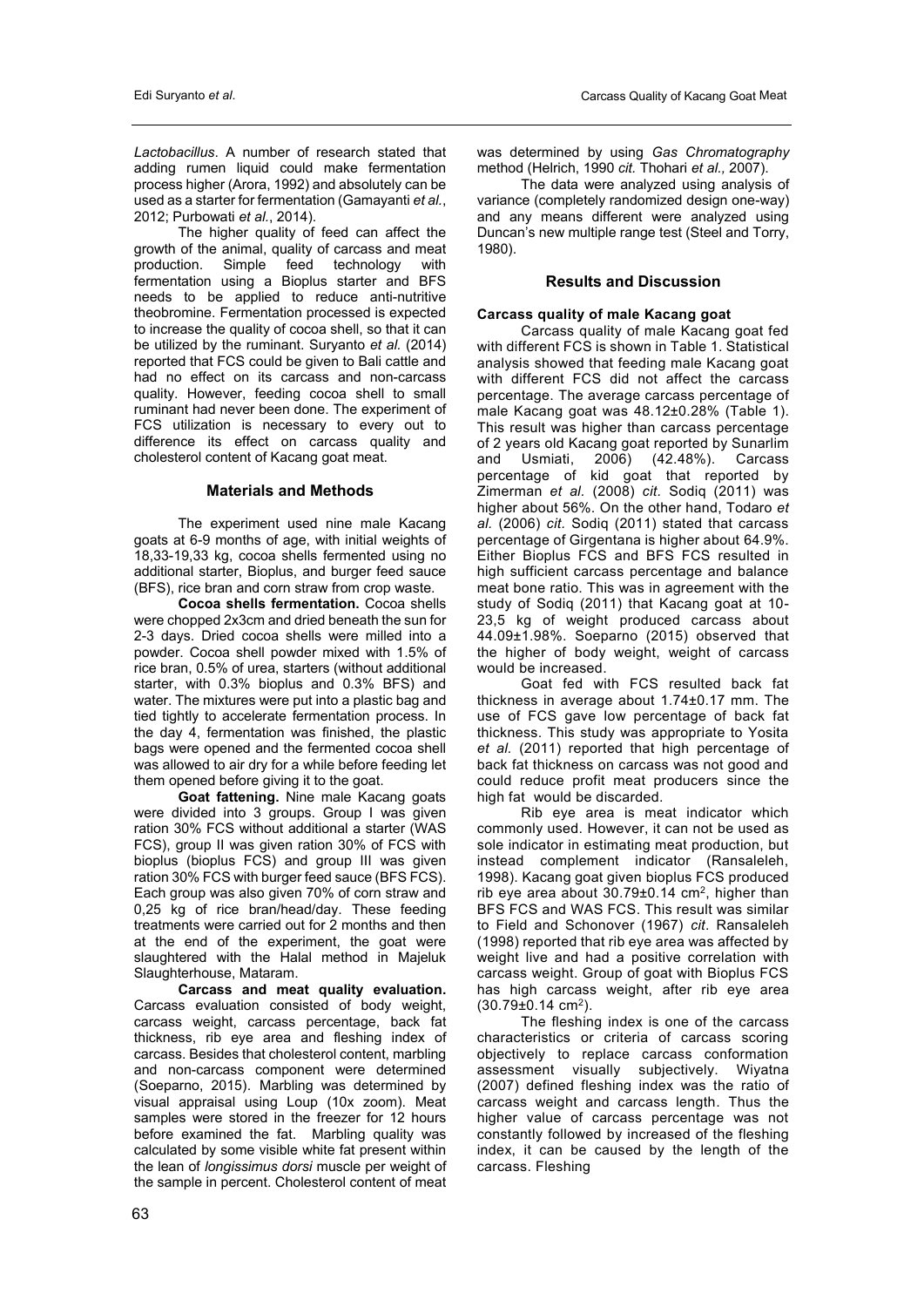| Parameter observed                    | Type of starter |                 |                 |
|---------------------------------------|-----------------|-----------------|-----------------|
|                                       | <b>WAS</b>      | <b>Bioplus</b>  | <b>BFS</b>      |
| Carcass weight $(kg)^{ns}$            | $9.31 \pm 0.58$ | 10.29±067       | $9.97 \pm 0.90$ |
| Carcass percentage $(\%)^{ns}$        | 47.69±0.37      | 48.67±0.90      | 48.02±0.80      |
| Meat bone ratio <sup>ns</sup>         | 2.07:1          | 2.48:1          | 2.28:1          |
| Back fat thickness (mm) <sup>ns</sup> | $1.68 + 0.24$   | $1.80{\pm}0.10$ | $1.74 \pm 0.17$ |
| Rib eye area $\rm (cm2)ns$            | 29.01±0.54      | 30.79±01        | 29.90±0.34      |
| Fleshing index $(\%)^{ns}$            | $0.85 + 0.05$   | $0.91 \pm 0.05$ | $0.77 + 0.07$   |

Table 1. Carcass quality of male Kacang goat fed with fermented cocoa shell

 $n<sub>s</sub>$  = not significant; WAS= without additional starter, BFS= burger feed sauce.

index of goat fed FCS without starter, Bioplus FCS and SBP FCS was ranged from 0.77±0.07 to 0.85±0.05% (below 1%). Wiyatna (2007) informed that livestock with carcass percentage above 50% resulted fleshing index higher than 1% (1.232%).

#### **Non-carcass component of male Kacang goat**

Results of non-carcass component percentage of male Kacang goat can be seen in Table 2. Non-carcass component of male Kacang goat fed with FCS without starter was about 42.44%, a group of FCS with Bioplus 42.34% and a group of FCS with SBP 42.46%. This study was inline with Soeparno (2015) reported that noncarcass component of the goat was about 45-47%.

Feed contained SBP could slightly lower percentage non-carcass component of Kacang goat. The decrease of non carcass component percentage would increase carcass proportion of Kacang goat. This condition could make the goat, and sheep breeders become happy. Their profit would be increased since the sale of livestock currently is based on the weight of life, the weight of carcass and meat produced by the livestock.

### **Content of cholesterol and marbling in Kacang goat**

The cholesterol content and marbling of meat of Kacang goat fed with FCS can be seen in Table 3. Table 3 showed that feeding with FCS was significantly (P<0.05) affected cholesterol content of Kacang goat. The goat fed with WAS FCS had 30.13±0.66% of cholesterol, lower than Bioplus FCS and BFS FCS. These results were lower than the study conducted by Saidin (2000) and Suryanto *et al.* (2014). Meat produced by big-size and smallsize cattle contained 65 mg/100g and 68 mg/100g of cholesterol respectively (Saidin, 2000), while Bali beef fed with FCS had 38.75 mg/100 g of cholesterol (Suryanto *et al.,* 2014). Low cholesterol content was due to the early age of goat slaughtered ranged from 6 to 9 months of age. Cholesterol content was influenced by feed (nutrition status) given through reared management. Goat fed with cereals were able to produce higher cholesterol and marbling content than fed with forage (Soeparno, 2015), it also had higher marbling percentage and tended to increase back fat thickness percentage. Grass/forage, feedstuff and cattle breed had

Table 2. Non-carcass component of male Kacang goat fed with fermented cocoa shell

| Parameter (%)                    | Type of starter |                  |                 |
|----------------------------------|-----------------|------------------|-----------------|
|                                  | WAS             | <b>Bioplus</b>   | <b>BFS</b>      |
| Hide <sup>ns</sup>               | $9.22 \pm 0.34$ | $9.35 \pm 0.51$  | $9.73 \pm 1.23$ |
| Head <sup>ns</sup>               | $9.70 \pm 0.34$ | $9.33 \pm 0.70$  | 10.05±0.93      |
| Blood <sup>ns</sup>              | $4.35 \pm 0.41$ | $4.28 \pm 0.22$  | $4.43 \pm 0.32$ |
| Feet <sup>ns</sup>               | $3.66 \pm 0.46$ | $2.99 + 0.16$    | $3.21 \pm 0.14$ |
| Liver <sup>ns</sup>              | $1.88 + 0.31$   | $1.87 \pm 0.47$  | $1.60 \pm 0.52$ |
| Heart <sup>ns</sup>              | $0.42\pm0.05$   | $0.42 \pm 0.01$  | $0.42 \pm 0.04$ |
| Lymphe <sup>ns</sup>             | $0.21 \pm 0.08$ | $0.17 \pm 0.04$  | $0.17 \pm 0.02$ |
| Lungs <sup>ns</sup>              | $2.19 \pm 0.33$ | $2.41 \pm 0.21$  | $2.25 \pm 0.53$ |
| Digestive tract <sup>ns</sup>    | $9.08 + 0.52$   | $8.86 \pm 0.25$  | $8.73 \pm 0.24$ |
| Reproductive organ <sup>ns</sup> | $1.73 \pm 0.18$ | $2.66 \pm 0.39$  | $1.87 \pm 0.27$ |
| Non carcass component            | 42.44±0.16      | $42.34 \pm 0.23$ | 42.46±0.41      |

 $ns = not$  significant; WAS= without additional starter, BFS= burger feed sauce.

Table 3. Cholesterol content and marbling of meat of goat fed with fermented cocoa shell

| Parameter                                       | Type of starter                             |                                                    |                                                     |
|-------------------------------------------------|---------------------------------------------|----------------------------------------------------|-----------------------------------------------------|
|                                                 | WAS                                         | <b>Bioplus</b>                                     | <b>BFS</b>                                          |
| Cholesterol (mg/100 g)*<br>Marbling $(\%)^{ns}$ | $30.13\pm0.66^{\circ}$<br>$0.052{\pm}0.006$ | $34.96 \pm 2.27$ <sup>a</sup><br>$0.046 \pm 0.015$ | $31.88 \pm 1.44$ <sup>b</sup><br>$0.0391 \pm 0.025$ |

 $*$  = significantly different in P<0,05;  $ns$  = not significant

WAS= without additional starter, BFS= burger feed sauce.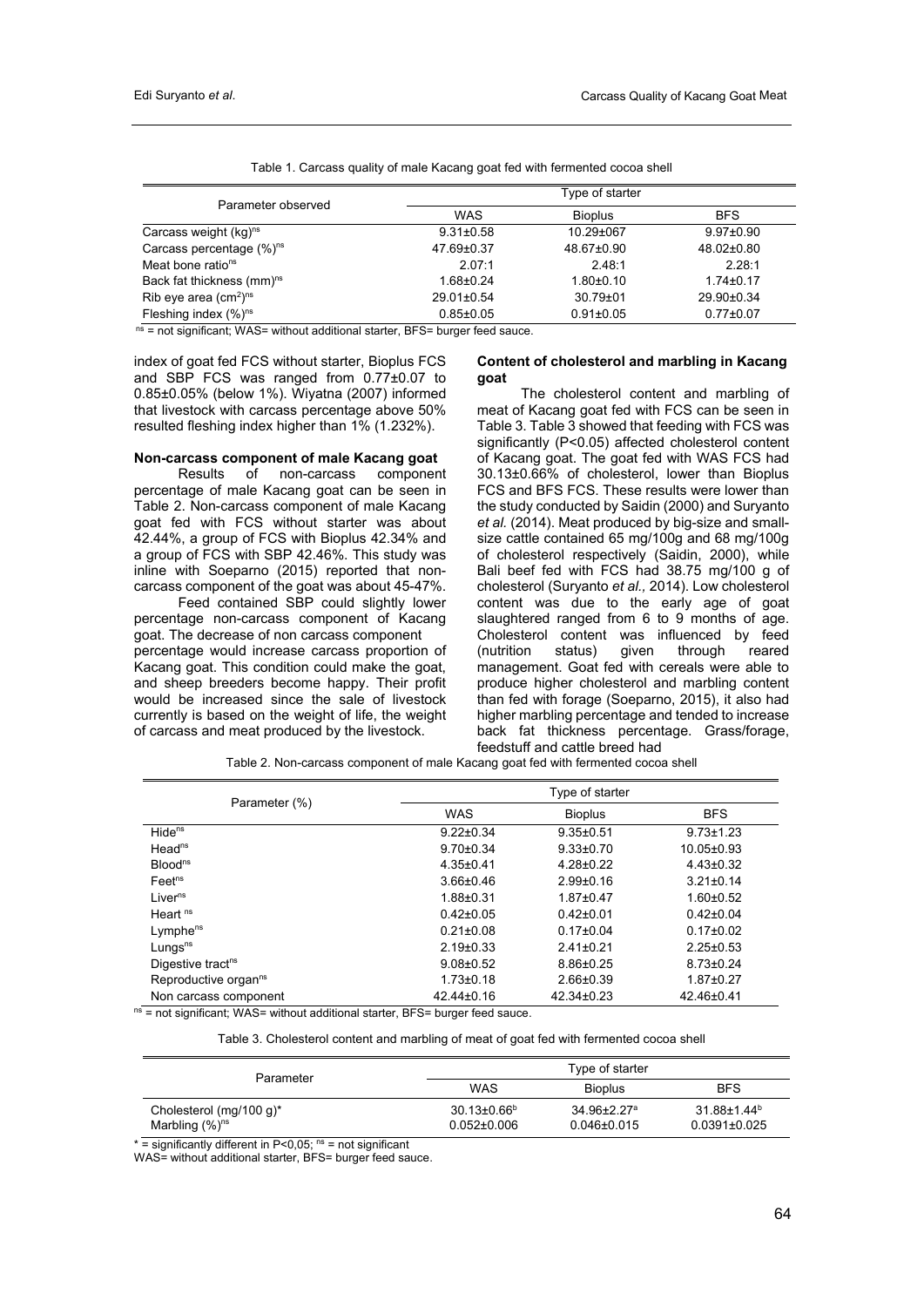significant effect to the beef nutritional composition. Feeding with grass/forage typically resulted in leaner product (Van Elswyk and Mc Neill, 2014).

## **Conclusion**

From the study, it could be concluded that Kacang goat fed ration containing fermented cacao shell with several starters produced similar carcass quality and non carcass component. However, fermented cacao shell without additional starter resulted in lower cholesterol content of meat.

#### **Refferences**

- Alemawor, F.,V. P. Dzogbefial, E. O. K. Oddoye and J. H. Oldham. 2009. Effect of pleurotus ostreatus fermentation on cocoa pod husk composition: influence of fermentation period and  $mn^{2+}$  supplementation on the fermentation process. African J. Biotechnol. 8: 1950-1958.
- Amirroenas, D. E. 1990. Mutu ransum berbentuk *pellet* dengan bahan serat biomassa pod coklat (*Theobroma cocoa* L) untuk pertumbuhan sapi perah jantan. Tesis. Fakultas Pascasarjana. Institut Pertanian Bogor, Bogor.
- Arora, S. P. 1992. Pencernaan Mikrobia pada Ruminansia. Gadjah Mada University Press, Yogyakarta.
- BPS. 2013. Produksi kakao di Indonesia. Badan Pusat Statistik, Jakarta.
- Gamayanti, K. N., A. Pertiwiningrum, and L. M. Yusiati. 2012. Pengaruh penggunaan limbah cair rumen dan lumpur gambut sebagai starter dalam proses fermentasi metanogenik. Buletin Peternakan 36: 32- 39.
- Indraningsih and Y. Sani. 2005. Kajian kontaminasi pestisida pada limbah padi sebagai pakan ternak dan alternatif penanggulangannya. Prosiding Seminar Nasional Pengembangan Berdaya Saing di Lahan Kering. Puslitbang Peternakan – UGM. Yogyakarta, Agustus 2005, Hal 108-119.
- Indraningsih, R. Widiastuti and Y. Sani. 2006. Upaya pengembangan peternakan kerbau dalam menunjang kecukupan daging. Prosiding lokakarya nasional usaha ternak kerbau mendukung program kecukupan daging sapi 2006, Puslitbang Peternakan, ISBN:979-8308-58-1, di Sumbawa, Provinsi NTB pada tanggal 4-5 Agustus 2006. Hal 124-140*.*
- Lateef, A., J. K. Oloke, E. B. Gueguim-Kana, S. O. Oyeniyi, O. R. Onifade, A. O. Oyeleye, O. C. Oladusu and A. O. Oyelami. 2008. Improving the quality of agro-wastes by solid-state fermentation: enhanced<br>antioxidant activities and nutritional antioxidant activities and nutritional qualities. World J. Microbiol. Biotechnol. 24: 2369-2374.
- Munier, F. F. 2009. Potensi ketersediaan kulit buah kakao (*Theobroma cocoa* l) sebagai sumber pakan alternatif untuk ternak ruminansia di Daerah Istimewa Yogyakarta. Prosiding Seminar Nasional Teknologi Peternakan dan Veteriner: Teknologi Peternakan dan Veteriner Mendukung Industrialisasi Sistem Pertanian untuk Meningkatkan Ketahanan Pangan dan Kesejahteraan Peternak, Bogor, 13-14 Agustus 2009. Pp. 752-759.
- Omed, H. M., D. K. Lovetland, and R. F. E. Axford. 2000. Faeces as a source of microbial enzymes for estimating digestibility. In: Forage Evaluation in Ruminant Nutrition. D.I. Givens, E.Owen, F.R.E. Axford and H.M. Omed (Eds.), CABI Publishing, New York Pp. 135-150.
- Purbowati, E., E. Rianto, W. S. Dilaga, C. M. S. Lestari and R. Adiwinarti. 2014. Karakteristik cairan rumen, jenis dan jumlah mikrobia dalam rumen sapi Jawa dan Peranakan Ongole. Buletin Peternakan 38: 21-26.
- Ransaleleh, T. A. 1998. Nilai perbandingan dan kualitas daging sapi Brahman cross pada kelompok bobot potong yang berbeda. Tesis. Program Pascasarjana Institut Pertanian Bogor, Bogor.
- Saidin, M. 2000. Kandungan kolesterol dalam berbagai bahan makanan hewani. Buletin Pusat Penelitian dan Pengembangan Gizi, Badan Penelitian dan Pengembangan Kesehatan, Departemen Kesehatan, Republik Indonesia. 27: 224-230.
- Sodiq, A. 2011. Prediksi bobot dan konformasi karkas kambing lokal menggunakan prediktor bobot potong dengan berbagai model regresi. Jurnal Agripet 11: 1-7.
- Soeparno. 2015. Ilmu dan Teknologi Daging. Edisi kedua, Gadjah Mada University Press, Yogyakarta.
- Steel, R. G. D. and J. H. Torrie. 1980. Principles and Procedures of Statistics. McGraw-Hill Book Co. Inc., New York.
- Sunarlim, R. and S. Usmiati. 2006. Profil karkas ternak domba dan kambing. Prosiding Seminar Nasional Teknologi Peternakan dan Veteriner. Balai Besar Penelitian dan Pengembangan Pasca Panen Pertanian, Bogor.
- Suryanto, E., Bulkaini, Ashari and I. W. Karda. 2014. Carcass quality, Marbling and cholesterol content of male Bali cattle fed fermented cocoa shell. J. Indonesian Trop. Anim. Agric. 39: 249-255.
- Thohari, I., Susrini and B. Yuniar. 2007. The effect of garlic extract addition the cholesterol content of male castrated crossbreed boer meat. Jurnal Ilmu dan Teknologi Hasil Ternak. 2: 1-5.
- Wiyatna, M. F. 2007. Perbandingan indeks daging sapi-sapi Indonesia (sapi Bali, Madura, PO) dengan sapi *Australian Commercial Cross* (ACC). Jurnal Ilmu Ternak 7: 22-25.